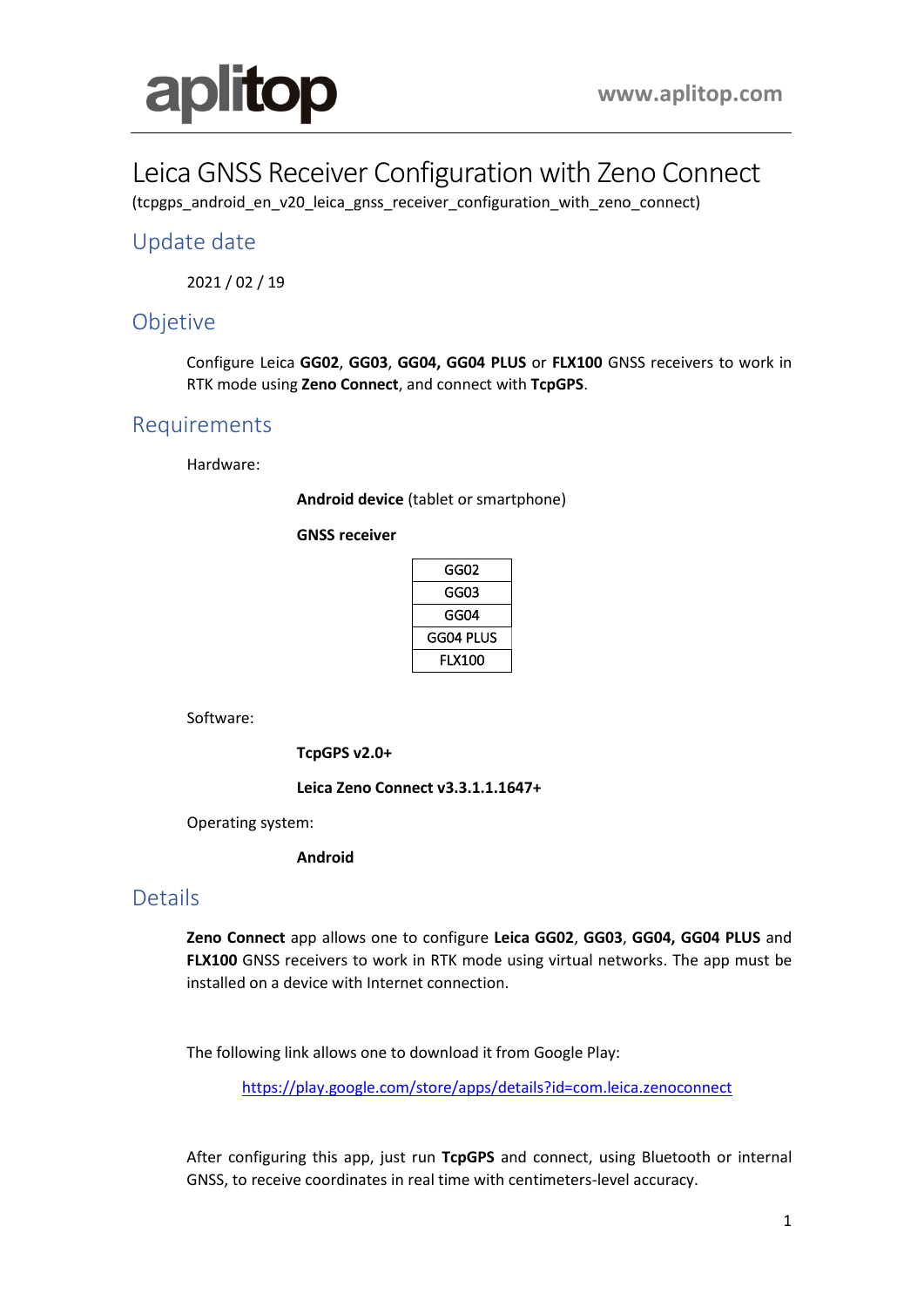



The steps to follow are detailed below:

• Run **Zeno connect** on smartphone or tablet.



• Go to **Settings > Realtime Corrections** and click **+** button, on top right screen corner, to create a new profile.

| 16:51   1.4KB/s ⊙ %                       | $8 \t{C}$ $\mathbb{R}$ $C1$ $97$ |              | 16:51   0.5KB/s <mark>©</mark> to | * 因常 第297 |
|-------------------------------------------|----------------------------------|--------------|-----------------------------------|-----------|
| Settings<br>$\leftarrow$                  |                                  | $\leftarrow$ | <b>Realtime Corrections</b>       | n)        |
| <b>SENSOR</b>                             |                                  | $\bullet$ of | <b>Satellite Based</b><br>SBAS    |           |
| Antenna<br>Not Connected                  |                                  | $\bullet$    | rap<br>Perfil de internet         | ŧ         |
| <b>NMEA Messages</b><br>NMEA Settings     |                                  |              |                                   |           |
| <b>Realtime Corrections</b><br><b>IGN</b> |                                  |              |                                   |           |
| <b>POSITION</b>                           |                                  |              |                                   |           |
| Limits<br>No limits set                   | OFF                              |              |                                   |           |
| <b>SYSTEM</b>                             |                                  |              |                                   |           |
| Unit<br>Meter (m)                         |                                  |              |                                   |           |
|                                           |                                  |              |                                   |           |
|                                           |                                  |              |                                   |           |
|                                           |                                  |              |                                   |           |
|                                           |                                  |              |                                   |           |
| ٠                                         |                                  |              | ш                                 |           |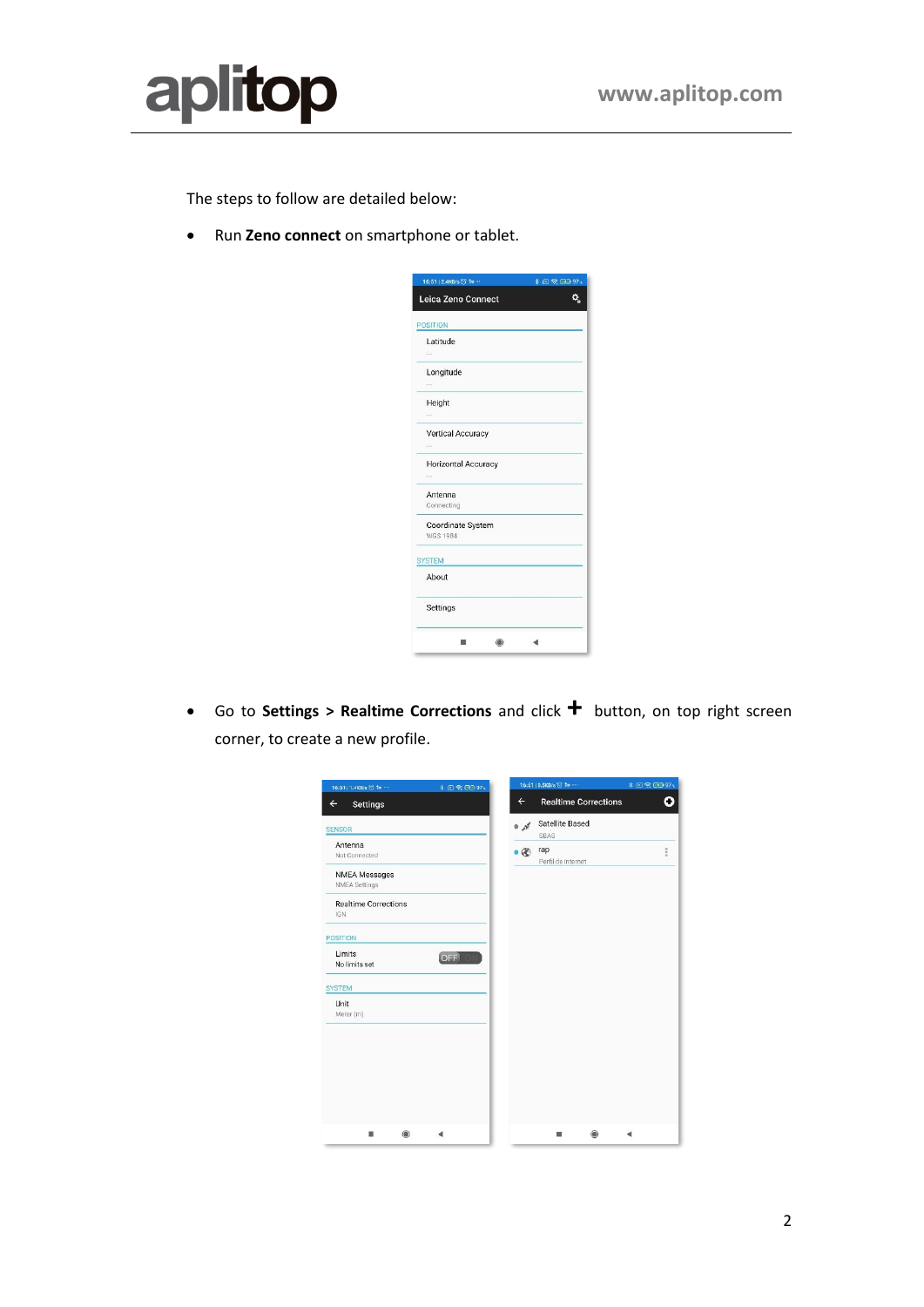

• Enter **Name** and **Description** and click **Next**.

|              | 10:33   0,0KB/s ◎ %            |             | $8 \text{ } \textcircled{3} \text{ } \textcircled{3}$ 75% |  |
|--------------|--------------------------------|-------------|-----------------------------------------------------------|--|
| $\leftarrow$ |                                |             | Introduzca detalles del perfil                            |  |
|              | Introduzca detalles del perfil |             |                                                           |  |
| Nombre:      |                                |             |                                                           |  |
| <b>IGN</b>   |                                |             |                                                           |  |
|              | Descripción:                   |             |                                                           |  |
|              | Descripción del perfil         |             |                                                           |  |
|              |                                |             |                                                           |  |
|              |                                |             |                                                           |  |
|              |                                |             |                                                           |  |
|              |                                |             |                                                           |  |
|              |                                |             |                                                           |  |
|              |                                |             |                                                           |  |
|              |                                |             |                                                           |  |
|              |                                |             |                                                           |  |
|              |                                |             |                                                           |  |
|              |                                |             |                                                           |  |
|              |                                |             |                                                           |  |
|              |                                |             |                                                           |  |
|              |                                |             |                                                           |  |
|              |                                | Siguiente > |                                                           |  |
|              | ▬                              | $\odot$     |                                                           |  |

• Select **Internet** as profile type and click **Next**.

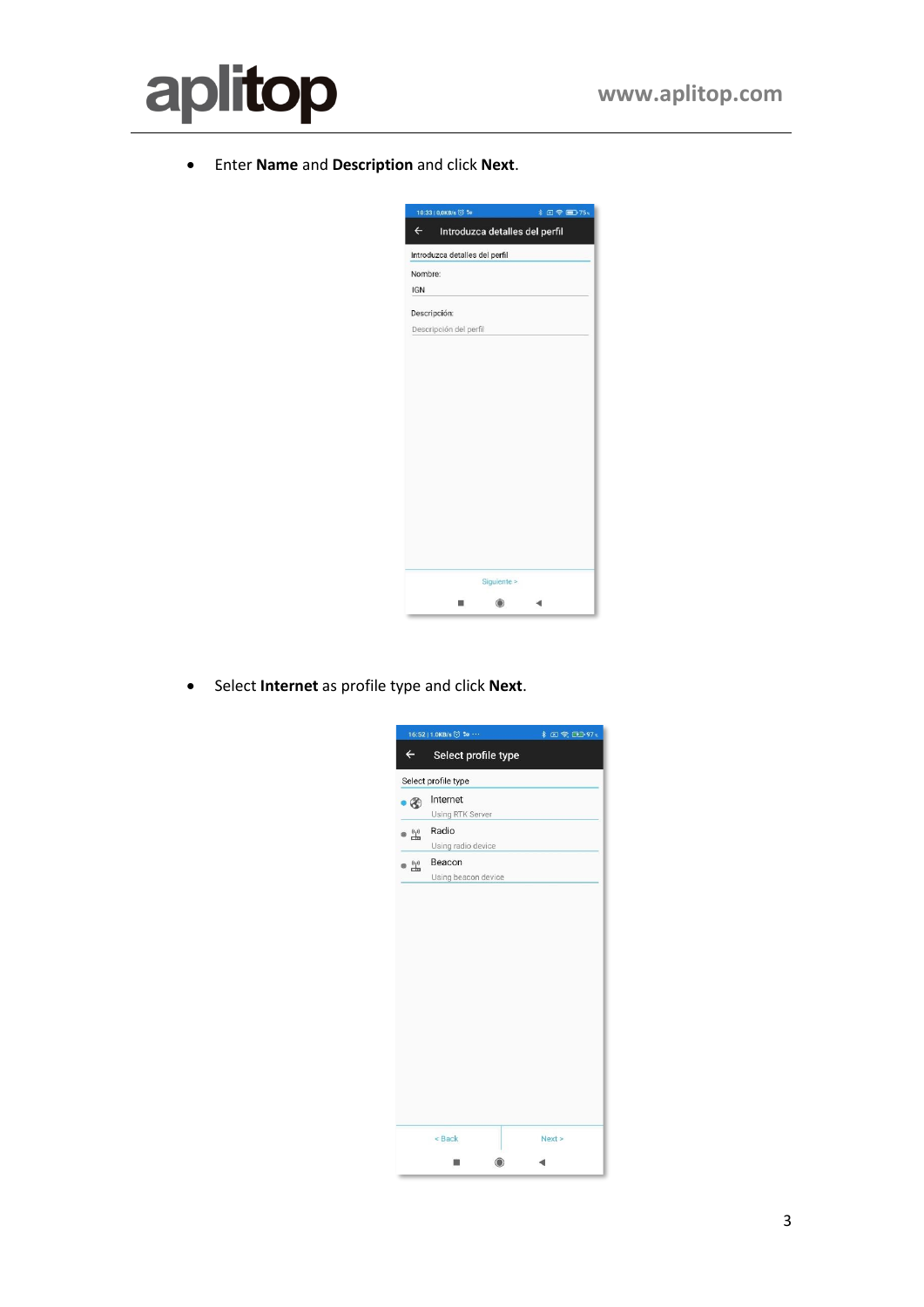

• Click **+** button, on top right screen corner, to create a new server.



• Enter the data required for the server. Activate **Use NTRIP with server** in case NTRIP caster.

| 16:52   0.7KB/s ◎ :e …     | * 图 全 图 97.      |
|----------------------------|------------------|
| $\leftarrow$ Select Server |                  |
| <b>Select Server</b>       |                  |
| <b>Edit Data Server</b>    |                  |
| Name:                      |                  |
| Name:                      |                  |
| Address:<br>Address:       |                  |
| Port:                      |                  |
| 0                          |                  |
| User ID:                   |                  |
| User ID:                   |                  |
| Password:                  |                  |
| Password:                  |                  |
| Use NTRIP with server      | <b>ON</b><br>OT. |
| Cancel                     | OK               |
|                            |                  |
| < Back                     | Next             |
| $\circledcirc$             |                  |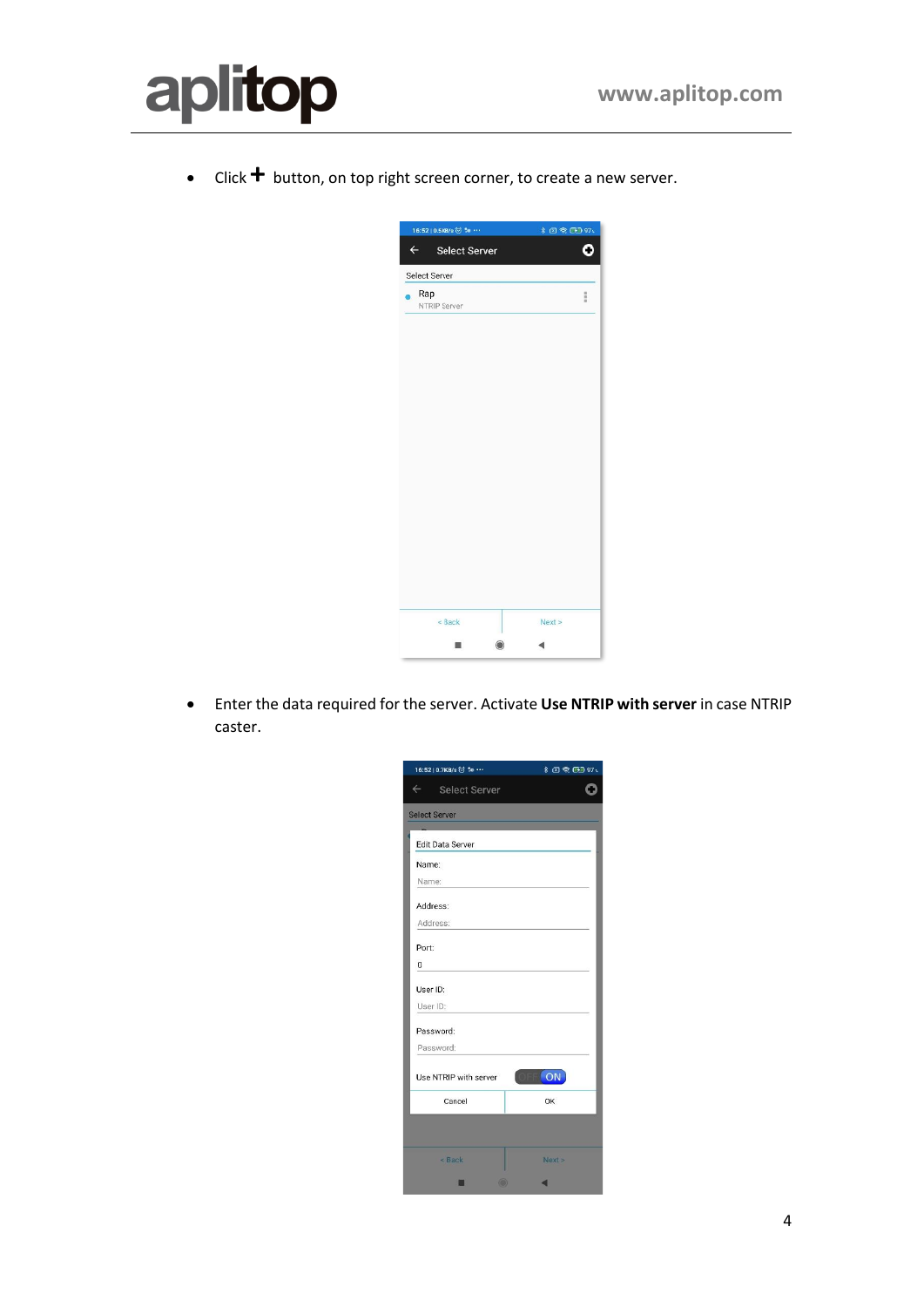

• Select the server created and click **Next**.



• In case NTRIP server, select the mountpoint and click **Next**. To access to mountpoint list, click button on the right.

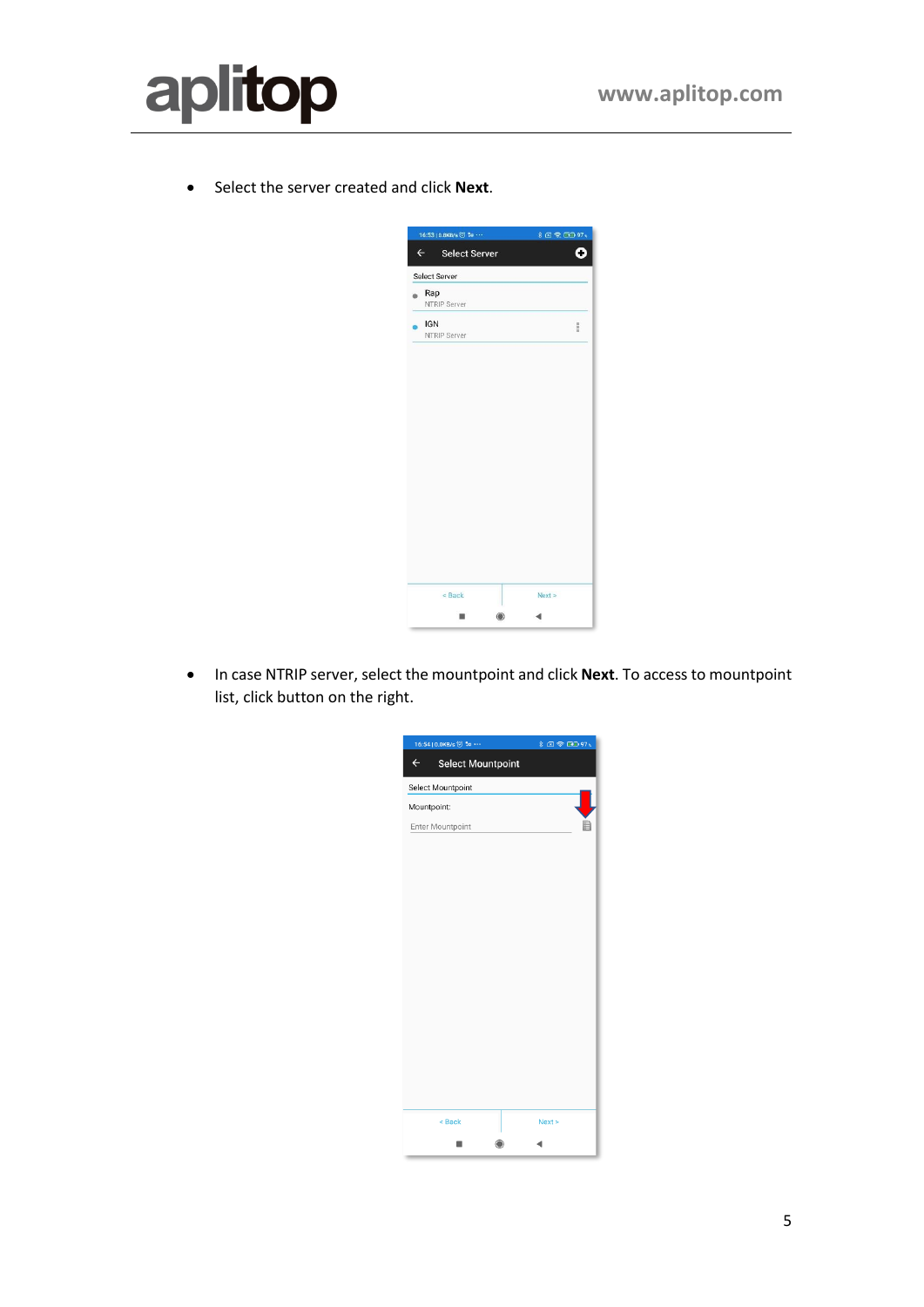

• Select RTK format and leave **Automatic** option in **Network Type** and **Reference Antenna**.

| 16:54   0.0KB/s ⊙ to                          | 8 图 零 区 97 ℃ |             |
|-----------------------------------------------|--------------|-------------|
| <b>RTK Correction Details</b><br>$\leftarrow$ |              |             |
| <b>RTK Correction Details</b>                 |              |             |
| Data Format<br>RTCM v3                        |              | Ĩ           |
| Network Type<br>Automatic                     |              | <b>Hand</b> |
| Reference Antenna<br>Automatic                |              | H           |
|                                               |              |             |
|                                               |              |             |
|                                               |              |             |
|                                               |              |             |
|                                               |              |             |
|                                               |              |             |
|                                               |              |             |
|                                               |              |             |
|                                               |              |             |
|                                               |              |             |
|                                               |              |             |
| < Back                                        | Finish       |             |

• After clicking **Finish** button, existing profiles will be shown and the latest one created will be activated.

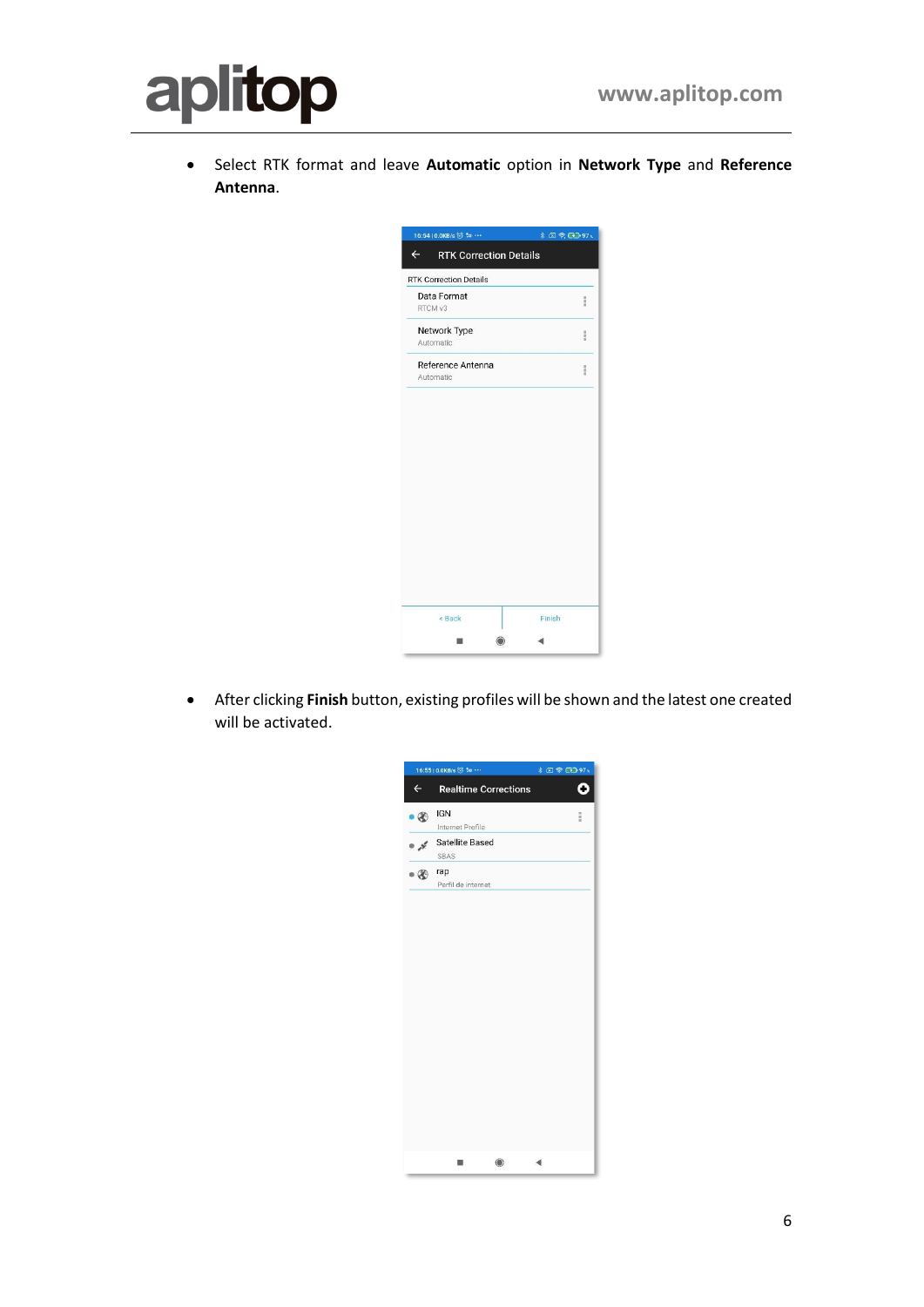

• *(Only GG04 PLUS and FLX100)* Go back to previous menu and select **NMEA Settings**.



• *(Only GG04 PLUS and FLX100)* Activate the following messages with the frequency shown for each one.

| 16:56   0.0KB/s ◎ : o ···            |            | <b>* 图 帝 [3] 97%</b> |
|--------------------------------------|------------|----------------------|
| $\leftarrow$<br><b>NMEA Settings</b> |            |                      |
| GGA<br>1x per second                 |            | ON                   |
| GLL                                  |            | OFF                  |
| <b>GSA</b><br>1x per second          |            | ON                   |
| GSV<br>Every 5 seconds               |            | ON                   |
| <b>RMC</b>                           |            | OFF                  |
| <b>VTG</b>                           |            | OFF                  |
| GGQ                                  |            | OFF                  |
| <b>GST</b><br>1x per second          |            | <b>ON</b>            |
| LLQ                                  |            | OFF                  |
|                                      |            |                      |
|                                      |            |                      |
|                                      |            |                      |
| 圖                                    | $\bigcirc$ | ◀                    |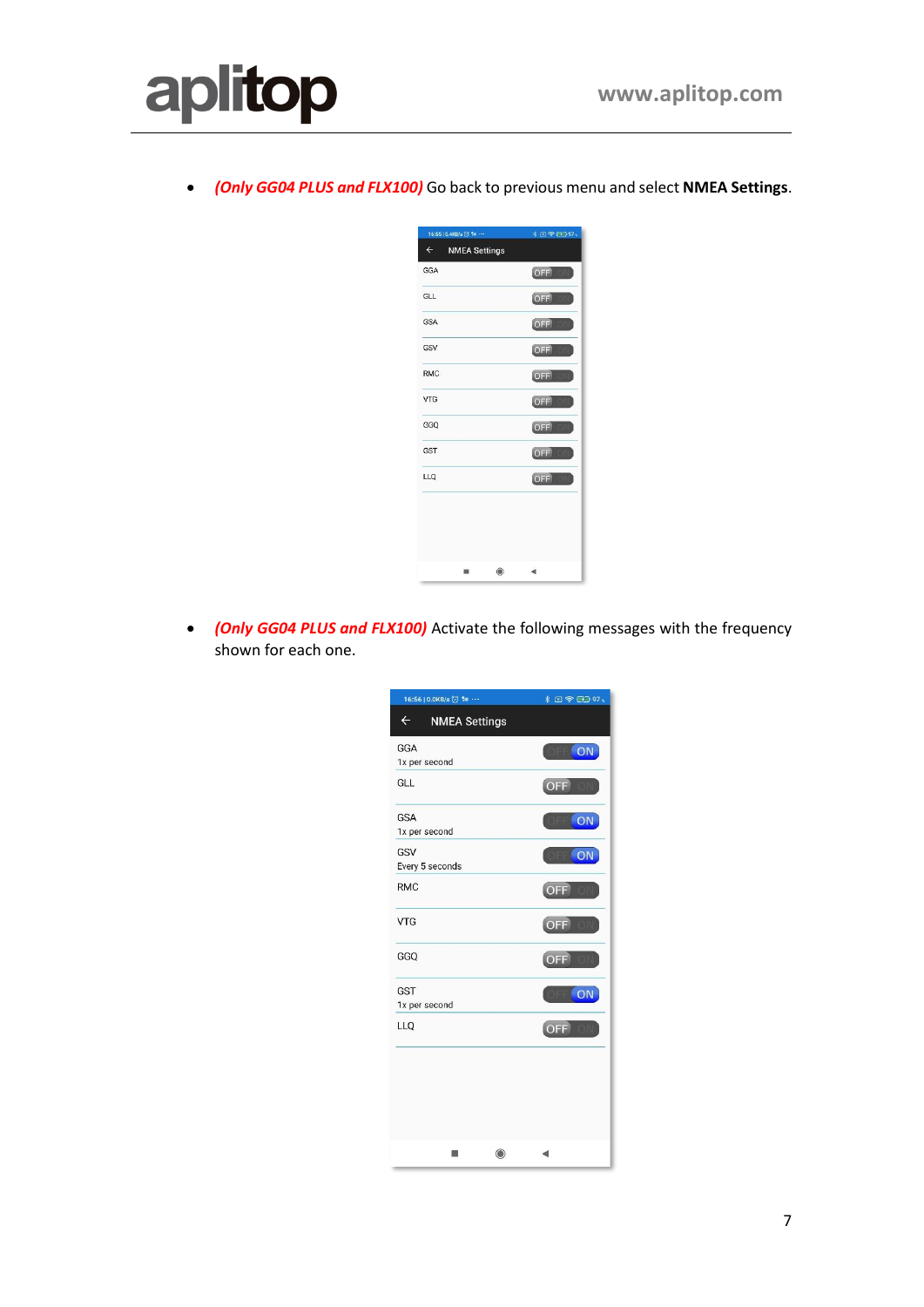

• Go back to previous menu and click **Antenna** to select the GNSS receiver to connect with.

| 16:51   1.4KB/s ◎ to …                       | * 图 R GD 97、 |              | $16:56   0.0KB/s \odot 50 \cdots$  |   | * 图 帝 (3) 97% |
|----------------------------------------------|--------------|--------------|------------------------------------|---|---------------|
| $\leftarrow$<br><b>Settings</b>              |              | $\leftarrow$ | Select Antenna                     |   |               |
| <b>SENSOR</b>                                |              | $\ast$       | #205077 GG02 plus<br>Not Connected |   |               |
| Antenna<br>Not Connected                     |              | $\ast$       | #662000092 FLX100<br>Not Connected |   |               |
| <b>NMEA Messages</b><br><b>NMEA Settings</b> |              |              |                                    |   |               |
| <b>Realtime Corrections</b><br><b>IGN</b>    |              |              |                                    |   |               |
| <b>POSITION</b>                              |              |              |                                    |   |               |
| Limits<br>No limits set                      | OFF          |              |                                    |   |               |
| <b>SYSTEM</b>                                |              |              |                                    |   |               |
| Unit<br>Meter (m)                            |              |              |                                    |   |               |
|                                              |              |              | Searching                          |   | Stop          |
| $\odot$<br>■                                 |              |              |                                    | ⊙ |               |

• Go to main screen and check that the accuracies are centimeters-level.

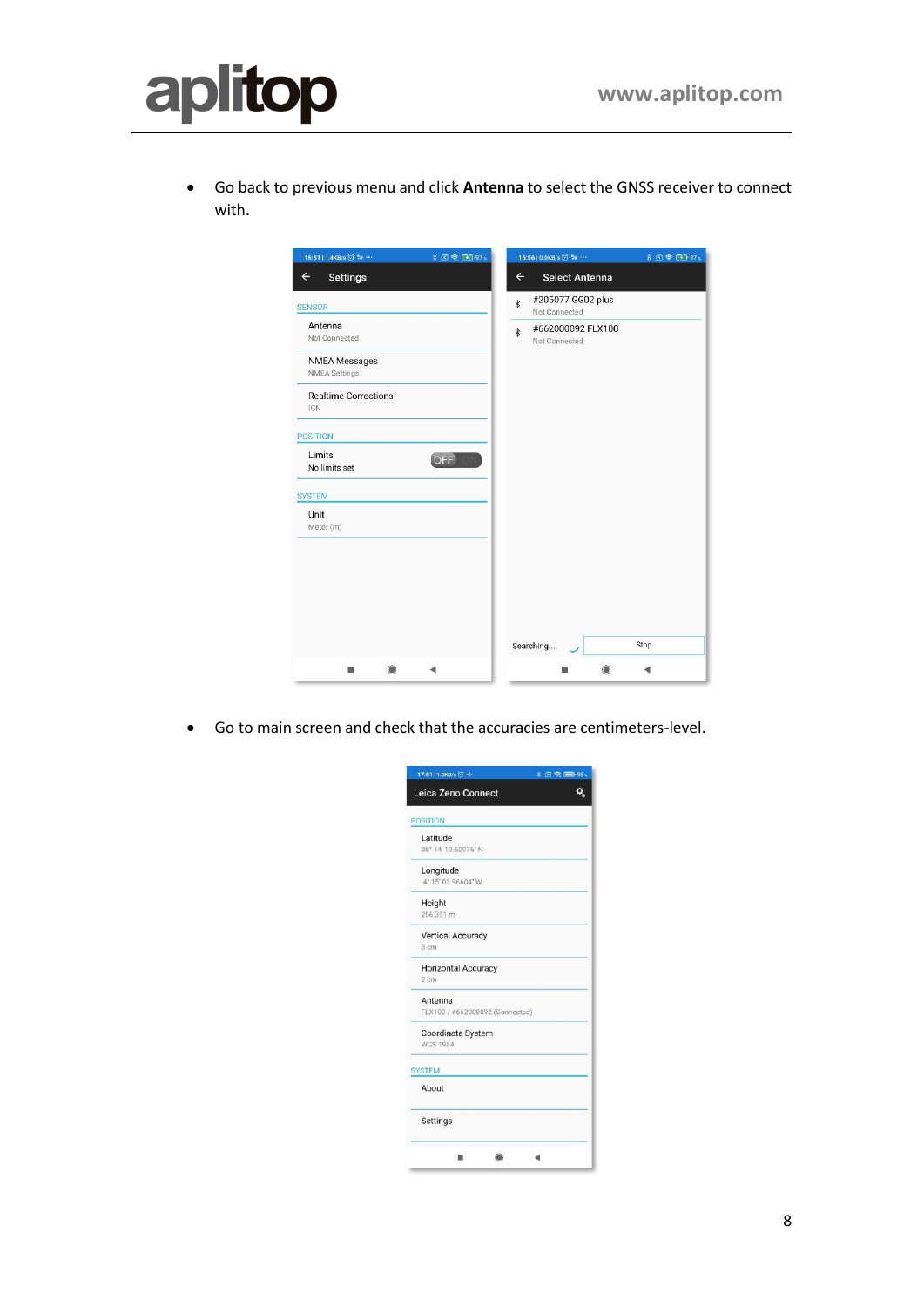

- Minimize **Zeno Connect** app
- *(Only GG02, GG03 and GG04)* Go to setting options and select **Zeno Connect** app within **Developer options > Select mock location app**.

| 10:50 2.700% (5)                           | (三堂 国际91)     | 10:51:0.1KB/s (-) (-)                                                                                        | (三 常 国际 91)   | 10:51:0.1KB/s (-1) | (三) 空 [图1-91] |
|--------------------------------------------|---------------|--------------------------------------------------------------------------------------------------------------|---------------|--------------------|---------------|
| <b>Additional settings</b><br>$\leftarrow$ |               | Developer options<br>$\leftarrow$<br>DEBUGG ING                                                              | $\leftarrow$  | Select application |               |
| Full screen display                        |               | <b>USB debugging</b><br>Dribug mode when USB is connected                                                    | о             | Nothing            |               |
| <b>Button shortcuts</b>                    | $\mathcal{P}$ | Revoke USB debugging authorisations                                                                          | Рą            | Zeno Connect       |               |
| <b>Notification light</b>                  |               | Install via USB<br>Allow installing apps via USB                                                             |               |                    |               |
| Quick ball                                 | S.            |                                                                                                              |               |                    |               |
| One-handed mode                            | s             | USB debugging (Security<br>settings)<br>Allow granting permissions and simulating<br>input via USB dehugging |               |                    |               |
| Accessibility                              |               | Select mock location app<br>Mock location app: Zeno Connect                                                  |               |                    |               |
| <b>Enterprise mode</b>                     | ÿ             | Force full GNSS measurements<br>Track all GNSS constellations and                                            |               |                    |               |
| Developer options                          | $\mathbf{y}$  | frequencies with no duty cycling.                                                                            |               |                    |               |
| Need other settings?                       |               | Enable view attribute inspection                                                                             |               |                    |               |
| <b>Back up and restore</b>                 |               | Select debug app<br>No debug application set                                                                 | $\mathcal{S}$ |                    |               |
| Sound effects                              |               | Wait for debugger<br>Debugged application waits for debugger                                                 | om            |                    |               |
|                                            |               |                                                                                                              |               |                    |               |

- Run **TcpGPS**.
- *(Only GG04 PLUS and FLX100)* Select **External GNSS Receiver (Bluetooth)**, **LEICA** as **Brand** and **GG04 PLUS** or **FLX100** as **Model**. Then, select the GNSS receiver and click **Connect**.



• *(Only GG02, GG03 and GG04)* Select **Internal GNSS Receiver**, **LEICA** as **Brand** and **GG02, GG03** or **GG04** as **Model**. Then, click **Connect**.